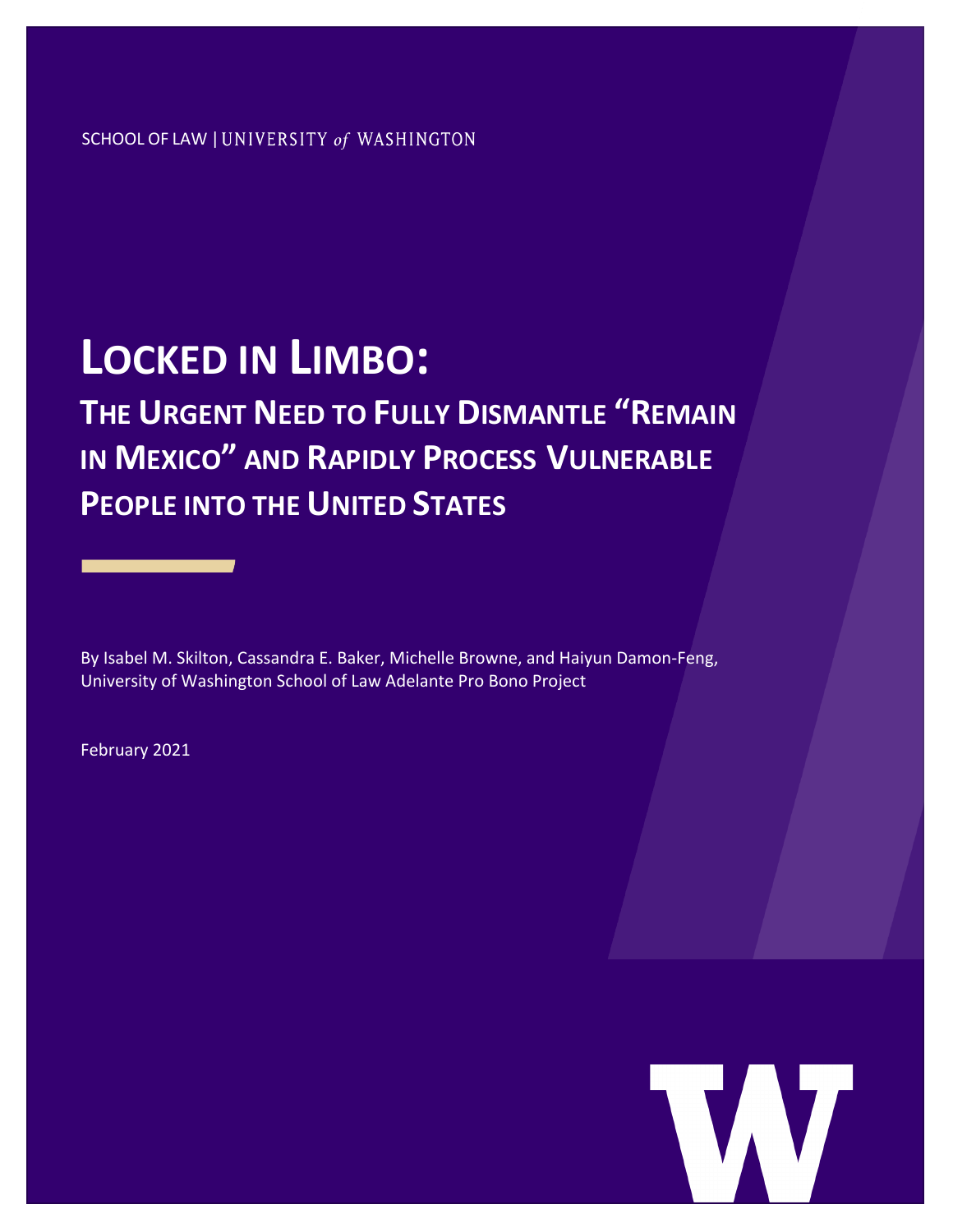## *"Please, I'm desperate. I don't know how much more we can take. I don't want my son to spend another birthday here."*

**– A father from Honduras, speaking about his three-year-old son who was kidnapped and tortured in Mexico. His son spent two birthdays trapped at the U.S.-Mexico border under the "Remain in Mexico" policy.**

There is a humanitarian crisis at the border created by Trump-era policies decimating the U.S. asylum system that President Biden now urgently needs to address.<sup>[1](#page-8-0)</sup> One particularly harmful policy is "Remain in Mexico," formally named the "Migrant Protection Protocols" ("MPP"), which forces asylum seekers to remain in dangerous and inhumane conditions in Mexico while pursuing their asylum claims in U.S. immigration court.

This report draws on research about MPP conducted by University of Washington researchers from the Adelante Pro Bono Project and the University of Washington School of Law. We find that vulnerable asylum seekers continue to live in danger and suffer severe ongoing harm from their placement in MPP, and that the Biden Administration's recent efforts to terminate MPP, while welcome, are insufficient to provide relief on the scale and at the pace necessary for particularly vulnerable people in MPP with ongoing urgent health and safety concerns. Further, the few avenues that are currently available for vulnerable people needing prioritized relief are being utilized in a way that seemingly excludes, and fails to provide priority relief to, people victimized and traumatized by gender-based and sexual violence suffered in MPP. The situation in MPP is urgent, and the U.S. government can—and must—do more to address this issue.

**The Biden Administration should make use of every available tool, including the expanded use of humanitarian parole, to release vulnerable people from MPP more rapidly and to wind down and terminate MPP as quickly as possible.**[2](#page-9-0)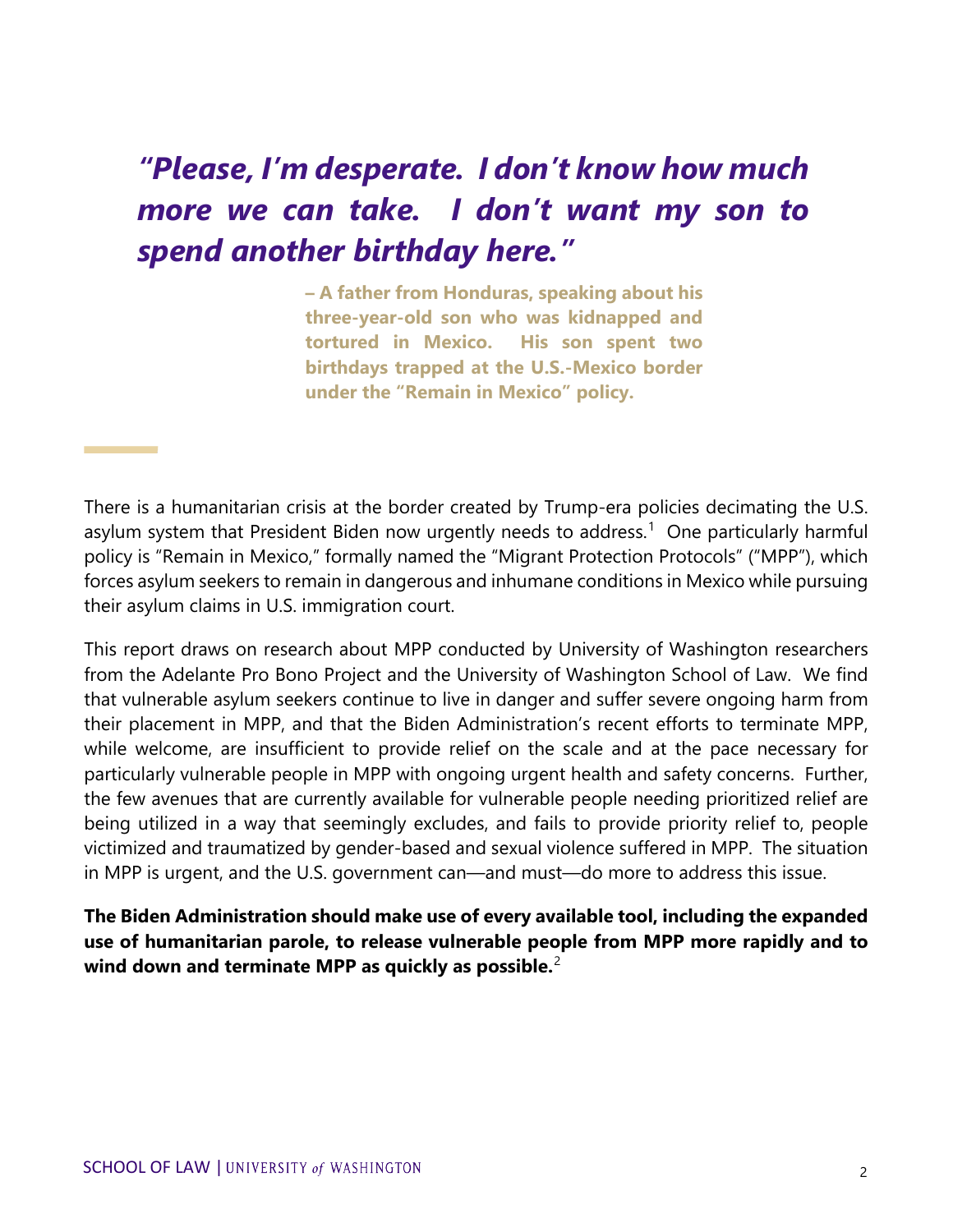#### **The Conditions of MPP are Dire, People are Desperate, and the Situation Demands Urgent Action Beyond what is Currently Contemplated**

Since the inception of MPP, the U.S. government has sent over  $68,000$  people, predominantly from Guatemala, El Salvador, and Honduras, $3$  to Mexico to await processing of their asylum claims. Of these, approximately  $25,000$  remain pending. This system undermines the right to seek asylum, enshrined in both U.S. and international law. But it also exposes asylum seekers to ongoing severe, and lethal violence: migrants in MPP are frequently targeted for kidnapping and assault at the hands of cartels operating near the border.<sup>[4](#page-9-2)</sup> As of February 19, 2021, there were over [1,544](https://www.humanrightsfirst.org/campaign/remain-mexico) "publicly reported cases of murder, rape, torture, kidnapping, and other violent assaults against asylum seekers and migrants" subject to MPP. One [study](https://usipc.ucsd.edu/publications/usipc-seeking-asylum-part-2-final.pdf?fbclid=IwAR07M_jP1Wy8KIn85d0jnw0Kobiz-MR7XeAIT77c9afuRInkd7sHL21FE1Q) found that one in four asylum seekers returned to Tijuana and Mexicali had been threatened with violence while in MPP. Criminal actors target migrants for violence and Mexican law enforcement officials often do not [intercede to protect migrants.](https://www.hrw.org/news/2020/06/02/us-investigate-remain-mexico-program)<sup>[5](#page-9-3)</sup> In some cases, Mexican officials are themselves the <u>persecutors.</u>[6](#page-9-4)

Since July 2020, students and faculty at the University of Washington School of Law have been working with vulnerable families stranded in MPP who live under the auspices of a migrant shelter (the "Shelter") in Tamaulipas, Mexico.<sup>[7](#page-9-5)</sup> These families are among the lucky ones, inasmuch as they have secured temporary housing in a shelter run by a nonprofit organization, while thousands more endure worse conditions in overcrowded, [and now freezing,](https://www.dallasnews.com/news/immigration/2021/02/15/freezing-weather-hits-matamoros-migrant-camp-where-asylum-seekers-are-days-away-from-us-entry/) squatter settlements that have sprung up near the border as a result of MPP.<sup>[8](#page-10-0)</sup> Even so, the Shelter residents' stories reveal the extent to which U.S. policies directly expose an already traumatized population—survivors of trafficking, persecution, and torture—to compounding abuse under circumstances that were, and are, entirely preventable.

One child, Nico, $9$  was placed in MPP with his father when he was two years old. Nico and his father came to the United States seeking asylum, but were quickly returned to Mexico under MPP, where they, like many in MPP, were homeless. Migrant shelters were over-capacity, and there were no tents available at the makeshift migrant tent encampment near the border. Nico and his father were forced to sleep on the streets for months, where Nico developed severe asthma from sustained exposure to wind, dust, and severe temperature fluctuations. An early asthma attack nearly killed him. When Nico and his father tried to relocate to a different city in Mexico in search of shelter, they were kidnapped, held at gunpoint, and tortured until family members in the U.S. could pay a ransom for their release. After their story was reported by a major international news outlet, they were tracked down and nearly killed by their kidnappers for speaking to the press. Nico and his father narrowly escaped. Now, Nico is four years old and suffers from severe separation anxiety and post-traumatic stress disorder ("PTSD"). He is afraid to go to sleep because he has nightmares every single night. Every night, Nico wakes up screaming and crying for his father.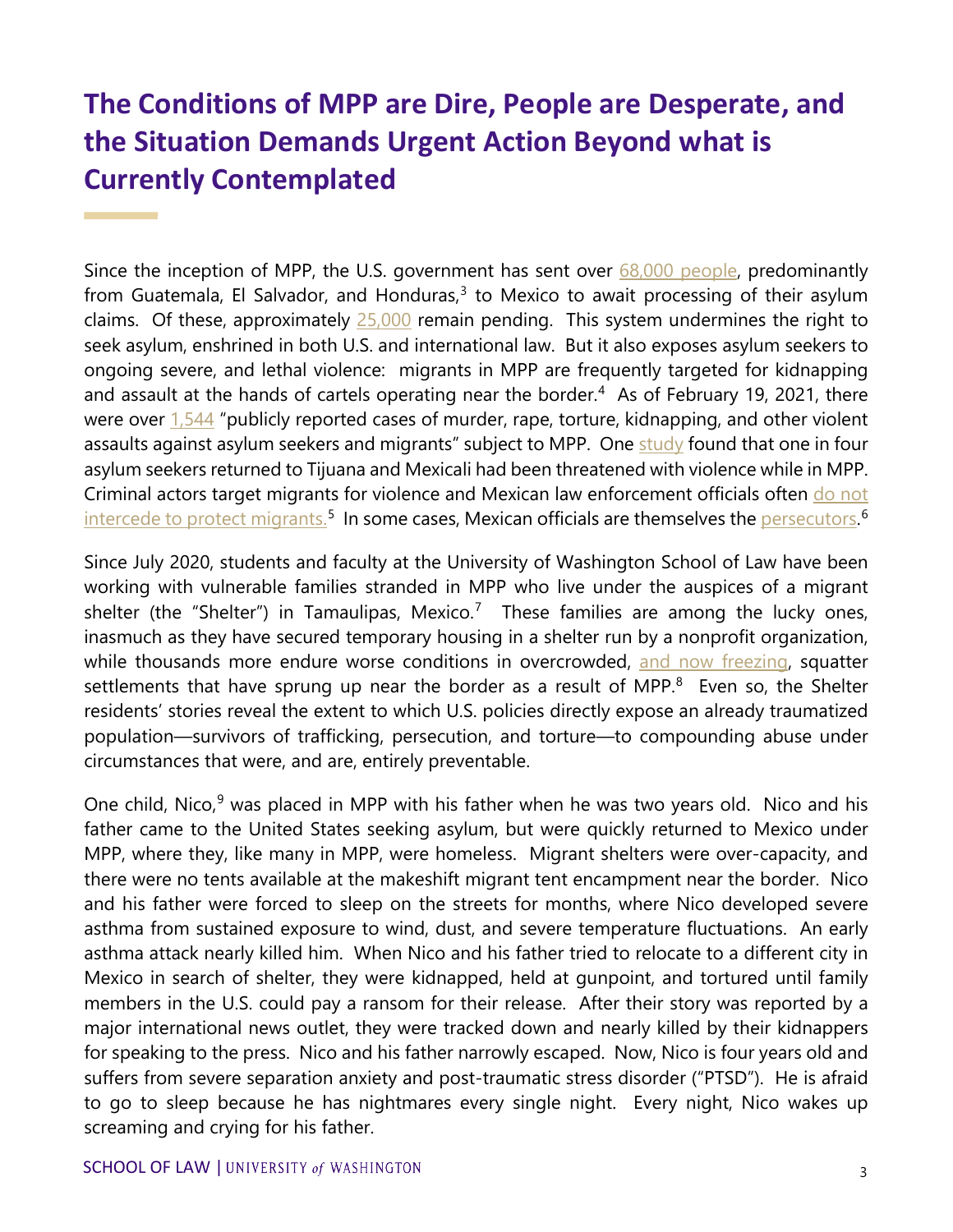Nico and his father are among the extremely lucky ones: their application for humanitarian parole, originally filed in September 2020, was one of the first to be approved by the Department of Homeland Security ("DHS") following DHS's February 11, 2021, announcement that the agency would begin allowing people subject to MPP into the United States (the "DHS MPP Release Statement"). However, despite the urgent need to process vulnerable people out of MPP, and despite the immediate availability of humanitarian parole, the granting of humanitarian parole remains an exceptionally rare exercise of discretion by DHS, even to those with particular vulnerabilities and who have been subjected to severe persecution and torture while in MPP. We argue that the Biden Administration should make expanded use of humanitarian parole in consideration and acknowledgment of the urgency of the situation in MPP, and that DHS should exercise its discretion to the fullest extent possible to process people out of MPP.

#### **The U.S. Government Violated Its Own Guidelines by Placing and Holding Vulnerable Migrants in MPP**

MPP, as originally conceptualized, included safeguards intended to prevent groups of particularly vulnerable people from being returned to Mexico. The safequards exempted a number of categories of people, including, but not limited to: unaccompanied children; people more likely than not to face persecution or torture in Mexico; and individuals with "[k]nown physical/mental health issues."[10](#page-10-2)

However, these safeguards existed in theory only. DHS officials regularly returned noncitizens to Mexico under MPP in [violation of the agency's own guidance,](https://www.humanrightsfirst.org/campaign/remain-mexico) and many of these individuals suffered persecution in Mexico as a result.<sup>11</sup> One [report](https://www.humanrightsfirst.org/sites/default/files/Delivered-to-Danger-August-2019%20.pdf) found that DHS "returned hundreds of vulnerable asylum seekers…including children with cancer, autism, Cerebral Palsy, and brain seizures, adults with limited mental capacity, seizure disorders, and at least two deaf, nonverbal individuals, many pregnant women, and LGBTQ persons."

Many such individuals remain trapped in MPP. The families at the Shelter alone include:

- a child with epilepsy who has suffered multiple epileptic attacks daily while in MPP;
- a child with painful lesions and unexplained bleeding from his nipples;
- a child with cardiac arrythmia and frequent fainting spells;
- a woman with Complex PTSD, debilitating migraines, and potentially life-threatening pelvic organ injury as a result of sexual assaults suffered in MPP;
- a woman who is diabetic, who is experiencing vision loss and who risks death if she cannot get access to insulin and the necessary medications; and
- multiple children suffering from severe PTSD, separation anxiety, and toxic stress as a direct result of persecution, violence, and trauma experienced in MPP.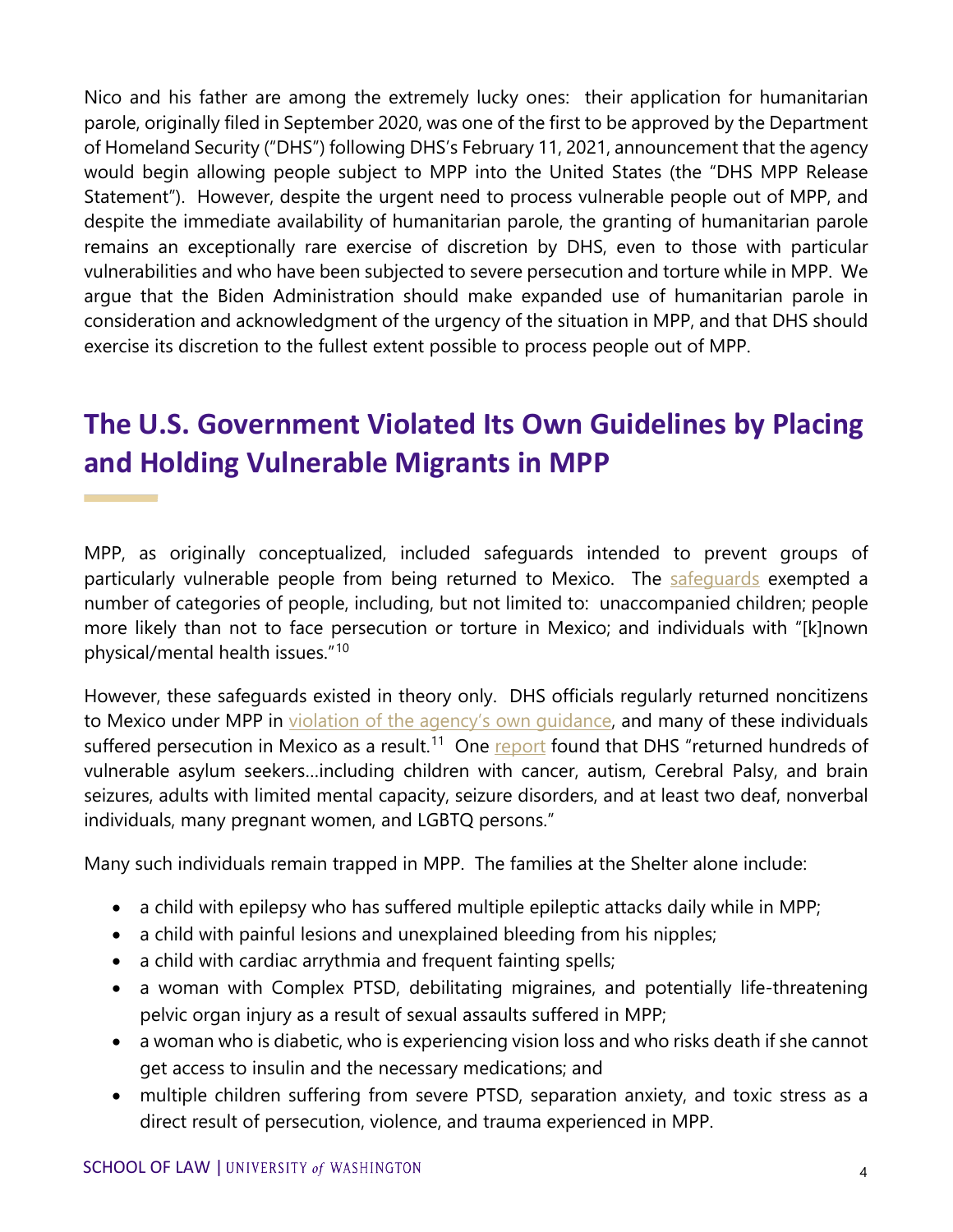#### **The Biden Administration Must Act Faster to Process Vulnerable People Out of MPP and Into the United States**

The Biden Administration has already agreed to process people currently in MPP out of Mexico and into the United States. But a critical question remains: how quickly will vulnerable children and families be processed out of the dangers of MPP? Throughout his presidential campaign, Joe Biden [pledged](https://joebiden.com/immigration/) to reverse Trump-era immigration policies and practices and "[r]eassert America's commitment to asylum-seekers and refugees." During a Presidential debate, thencandidate Biden [denounced](https://www.pri.org/stories/2021-01-12/why-biden-s-day-one-promise-end-remain-mexico-program-may-go-unfilled) MPP for making asylum-seekers sit in "squalor on the other side of the river." Biden [pledged](https://joebiden.com/immigration/) to immediately end MPP and other policies that effectively deny protection and due process to asylum seekers in violation of U.S. law and treaty obligations. Since taking office, the Biden Administration has [suspended new enrollments in MPP](https://www.dhs.gov/news/2021/01/20/dhs-statement-suspension-new-enrollments-migrant-protection-protocols-program) and [directed](https://www.whitehouse.gov/briefing-room/presidential-actions/2021/02/02/executive-order-creating-a-comprehensive-regional-framework-to-address-the-causes-of-migration-to-manage-migration-throughout-north-and-central-america-and-to-provide-safe-and-orderly-processing/) the Secretary of Homeland Security to "review and determine whether to terminate or modify" MPP. On February 11, 2021, DHS announced a formal program releasing people from MPP starting February 19, 2021, wherein people would be processed through an online [registration system,](https://www.dhs.gov/news/2021/02/11/dhs-announces-process-address-individuals-mexico-active-mpp-cases) managed by the United Nations High Commissioner on Refugees ("UNHCR") in Mexico. UNHCR would have some ability to prioritize vulnerable people for expedited processing, but as of the date of this report, UNHCR had not announced any details as to who would qualify as "vulnerable" and how that process would work.

The creation of this online registration system is a welcome and much-needed step toward fulfilling Biden's promises, but to date, the system has fallen short. The online system was originally touted as one that could process up to 300 people a day across the various ports of entry; however, in a [recent interview,](https://www.npr.org/2021/02/12/967260409/biden-administrations-asylum-system-to-replace-trumps-remain-in-mexico) Secretary of Homeland Security Alejandro Mayorkas cautioned, "This will take time to build…. It's going to take a bit of time to scale up to that quantity of processing." Since the system was supposed to go live on February 19, it has been plagued by technological difficulties that have frustrated migrants and advocates, and that have resulted in very few people being able to successfully complete the registration process. The UNHCR system will undoubtedly take additional time to get up and running smoothly, and, as indicated by Secretary Mayorkas, the physical processing of people will undoubtedly take even more time. Time, unfortunately, is something that vulnerable populations in MPP do not have. We urge the Biden Administration to take immediate steps—using tools already available to it—to set up expanded and parallel processes to bring vulnerable MPP populations more rapidly into the United States.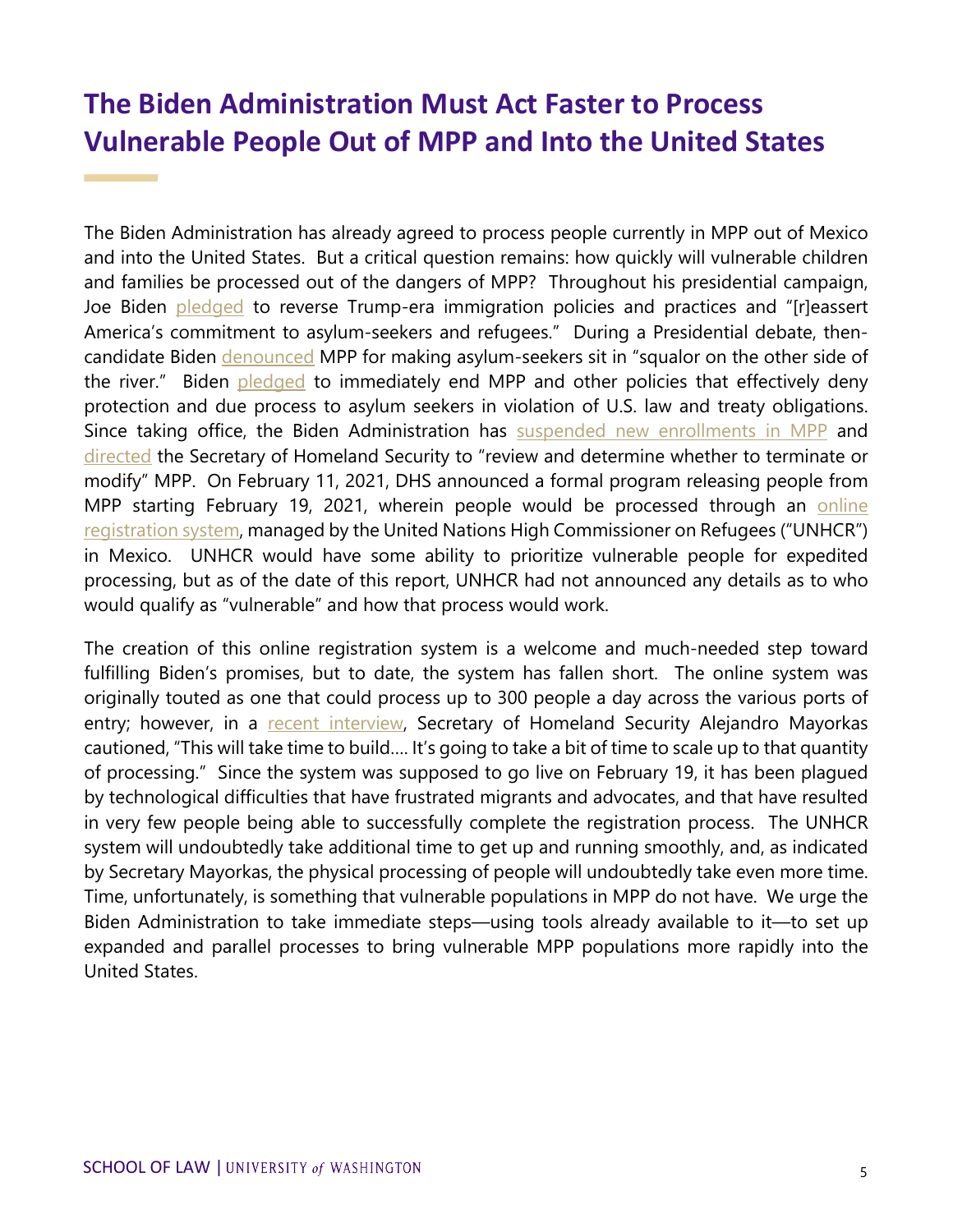#### **Every Day Counts – Delays Will Likely Lead to Further Violence and Exploitation of Migrants**

Violence targeting migrants continues along the U.S.–Mexico border. Just last month [nineteen](https://www.bbc.com/news/world-latin-america-55796376)  [burned bodies](https://www.bbc.com/news/world-latin-america-55796376) of migrants were found in two cars in Tamaulipas, Mexico. They had been [shot](https://insightcrime.org/news/us-trained-police-mexico-migrant-massacre/)  [and killed](https://insightcrime.org/news/us-trained-police-mexico-migrant-massacre/) before being set on fire and left behind. Although bodies are still being identified, it is believed that [most were Guatemalan migrants](https://www.chicagotribune.com/espanol/sns-es-mexico-identifica-a-5-guatemaltecos-asesinados-en-tamaulipas-20210205-ar7hxzygfzfgnaexyj36yoxqjq-story.html) travelling north to the United States. Thirteen [Guatemalan youth](https://www.latimes.com/espanol/internacional/articulo/2021-02-01/guatemalan-migrants-killed-in-mexico) were among those massacred. Twelve Mexican police officers have been arrested on suspicions of participating in the massacre.

The Biden Administration's campaign promises, limited early actions, and slow release of imprecise information have allowed traffickers to launch a [misinformation campaign,](https://www.telemundo.com/noticias/noticias-telemundo/inmigracion/la-llegada-de-migrantes-la-frontera-alcanza-cifras-record-y-los-coyotes-aprovechan-la-tmna3865330) preying on the desperation of those living in MPP. Coyotes, for example, have assured migrants that they will be admitted into the United States at any port of entry, seizing upon the vacuum of credible information and promise of change under Biden's presidency to exploit desperate migrants. What's more, thousands of migrants remain in these dangerous border states, and their presence makes these places more dangerous by providing ready targets for criminal predation by gangs, cartels, and corrupt government officials. President Biden's commendable start toward reversing Trump's cruel and inhumane policies and restoring humanitarian concern to our immigration system is still not enough, and the relief needs to happen faster.

Every day, migrants in MPP live at risk of violence, exploitation, kidnapping, worsening health conditions, and death. Humanitarian resources that once were accessible to migrants in Mexico are generally no longer available because of the pandemic; MPP immigration proceedings have come to a halt due to pandemic-related court closures; and the Title 42 Order has made entry into the United States all but impossible.<sup>[12](#page-10-4)</sup> Over the winter, freezing conditions and desperation led to increases in attempted and often [dangerous](https://www.theguardian.com/world/2021/feb/19/eight-year-old-honduran-boy-dies-river-us-mexico-border) irregular border crossings, which in turn led to increased cartel violence and an uptick in migrant  $smuqqling$  and human trafficking.<sup>13</sup> A system that fails to process people out of MPP on the scale and at the pace required will engender an increased desperation to be released from MPP which, in turn, may lead to the increased exploitation of migrants. The urgency to leave MPP may be felt particularly acutely by people whose health and lives—and whose children's health and lives—are at risk in MPP.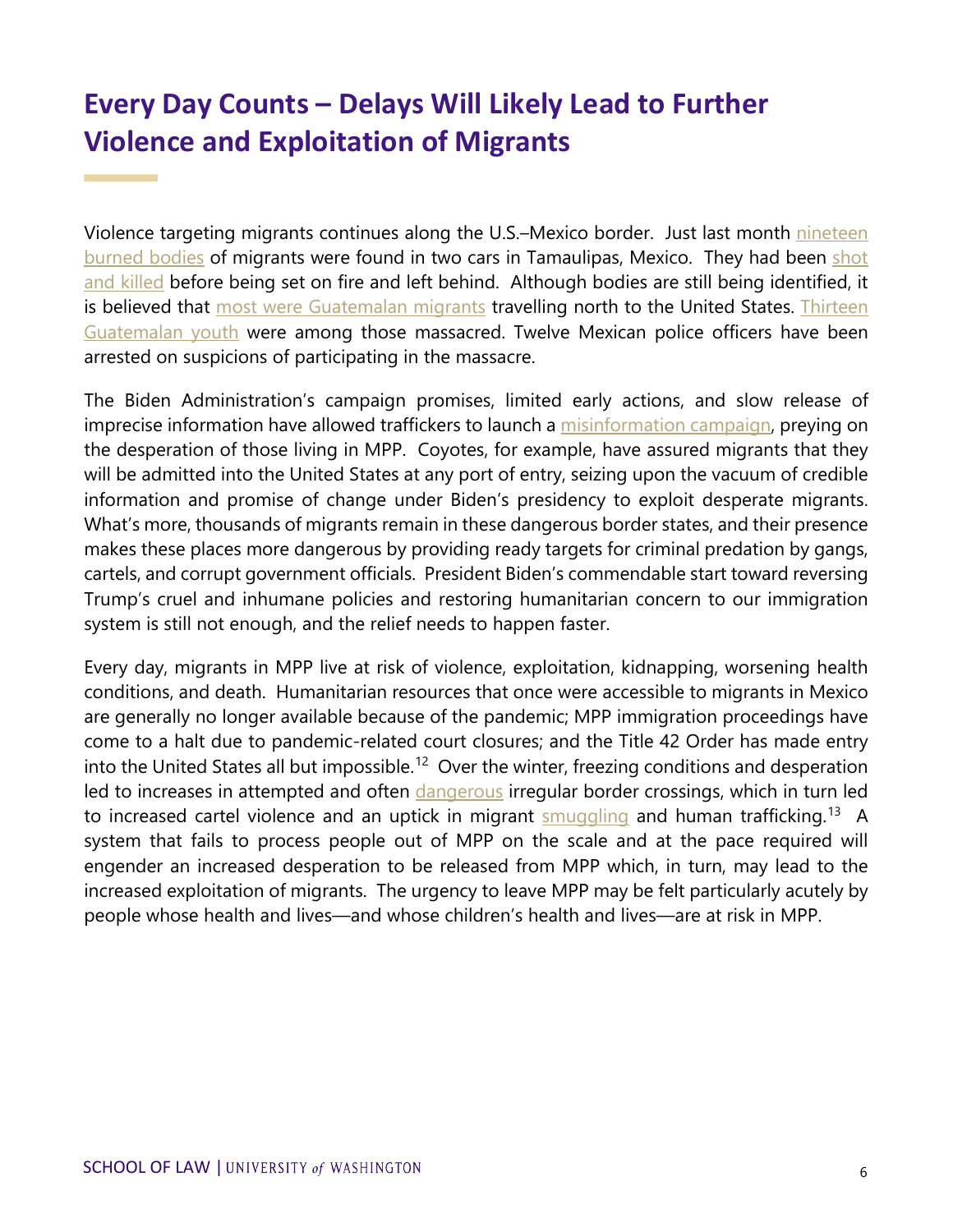#### **The Biden Administration Can and Should Leverage Humanitarian Parole to Rapidly Release Vulnerable People from MPP**

The changes the Biden Administration has made to date fall short of ending the harm to asylum seekers in life-or-death situations along the Southern border. The online [UNHCR-Mexico](https://conecta.acnur.org/) portal that has been set up to register and process people out of MPP has not worked consistently since its launch—it has repeatedly crashed, resulting in panic, anxiety, and frustration among migrants. The initial ineffectiveness of the online portal speaks even further to the need to leverage existing systems, which can be used as a parallel track to quickly process more people out of MPP and into the United States. One such system is that of humanitarian parole.

The MPP guidance and existing general DHS guidance provide that agencies within the DHS, including Customs and Border Protection (CBP), and U.S. Citizenship and Immigration Services (USCIS), have authority to grant humanitarian parole to people in MPP on a discretionary basis. The origin of this authority lies in Section 212(d)(5) of the Immigration and Nationality Act, 8 U.S.C. § 1182(d)(5), Which provides that the Secretary of Homeland Security has the authority to grant parole in his discretion "for urgent humanitarian reasons" or "significant public benefit."[14](#page-10-6)

The humanitarian and public benefit justification of releasing people from MPP is clear given the extensive body of documentation of the persecution, torture, and other harm that migrants in MPP have been—and continue to be—subjected to. Further, many people have physical and mental health vulnerabilities requiring medical attention and care that may also form the basis for a grant of parole. Others may be particularly vulnerable to violence and exploitation due to their age, sexual orientation, gender, language, ethnicity, race, or nationality, all of which may form the basis for a grant of humanitarian parole.

The exercise of DHS's discretionary parole powers with respect to people in MPP is not new, and there has been a recent uptick in cases where DHS has chosen to exercise such discretion to release people from MPP. We recommend that this discretion be exercised on a much larger scale to process people out of MPP, and that it be expanded to include people suffering the effects of severe trauma inflicted upon them in MPP.<sup>15</sup> Given the Biden Administration's proposal to process and release people in MPP into the United States, the use of humanitarian parole should not be controversial. The broader use of humanitarian parole does not confer a benefit that DHS has not already agreed to provide; instead, it merely accelerates the timeline for those who urgently need relief. With each day that passes, people at the Shelter and migrants in similar situations risk further harm, illness, and death. Without delay, the Biden Administration should expand its use of humanitarian parole to process people into the United States.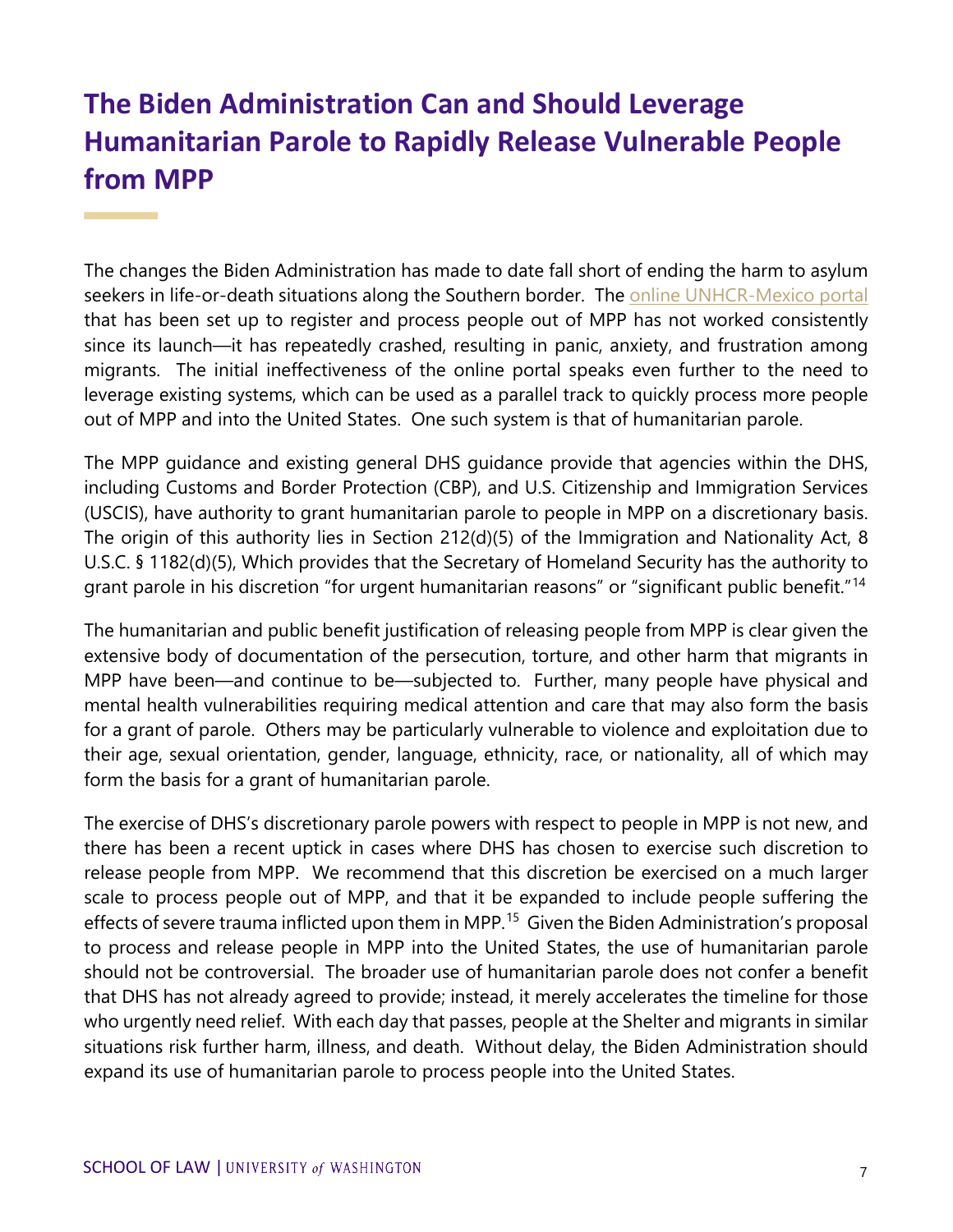### **CBP Should Grant Humanitarian Parole to People Suffering Ongoing Trauma from Violence Inflicted in MPP**

On the same day that Nico's humanitarian parole was granted, the humanitarian parole request for Sylvia and her two young children (ages 6 and 1) was denied.<sup>16</sup> Sylvia's claim was predicated on ongoing trauma and health risks stemming from multiple sexual assaults she and her children suffered in MPP, as compared to Nico's, which was predicated on ongoing health risks and vulnerabilities presented by his severe asthma. We argue that this distinction is inappropriate and will have a particularly detrimental effect on people who have suffered gender-based and sexual violence while in MPP, and we urge DHS and CBP to reconsider its treatment of trauma in evaluating humanitarian parole applications.

Sylvia and her children have been targeted for kidnapping three times, beginning from the moment they were returned to Mexico under MPP. The first time they were kidnapped, the kidnappers repeatedly and violently gang raped Sylvia and forced her then-five-year-old daughter, Ana, to watch. Sylvia was raped for days. When Ana would cry from the terror and pain of watching her mother being brutalized and violated, all Sylvia could do was promise Ana that one day, they would be far, far away, in a safe place where they would forget any of this ever happened.

Sylvia sought help from U.S. immigration officials after the kidnapping and pleaded with them not to send her and her children back to Mexico under MPP. The immigration officials denied her request, deciding that she was not likely to experience persecution or torture in the future, and forced her to return to Mexico. This assessment proved to be wrong. Just weeks later, the same men found Sylvia at the shelter where she was hiding, kidnapped her and her children at gunpoint, and raped her again. They threatened to rape Ana in her place if Sylvia even so much as hesitated. These men told her that they would keep raping her, and migrant women like her, as a warning that migrants were not welcome in Mexico.

Sylvia now suffers from Complex PTSD and serious physical injuries as a result of the sexual assaults. According to a medical evaluation performed on her by an internal medicine physician, Sylvia has "significant vaginal bleeding following violent sexual traumas" and "near constant lower abdominal pain which she rates as very severe," which are "evidence of severe pelvic organ injury and may be life-threatening." Ana is severely traumatized and has regressed in her childhood development. She does not speak. She does not eat unless Sylvia places food her in mouth. And she is showing signs of toxic stress, cognitive impairment, and brain damage as a result of the severe trauma she suffered in MPP.

Despite the extreme and targeted gender-based violence they experienced in MPP and the lasting physical and mental health consequences and trauma they have suffered as a result, Sylvia and her children were denied humanitarian parole the same day that Nico's request was granted.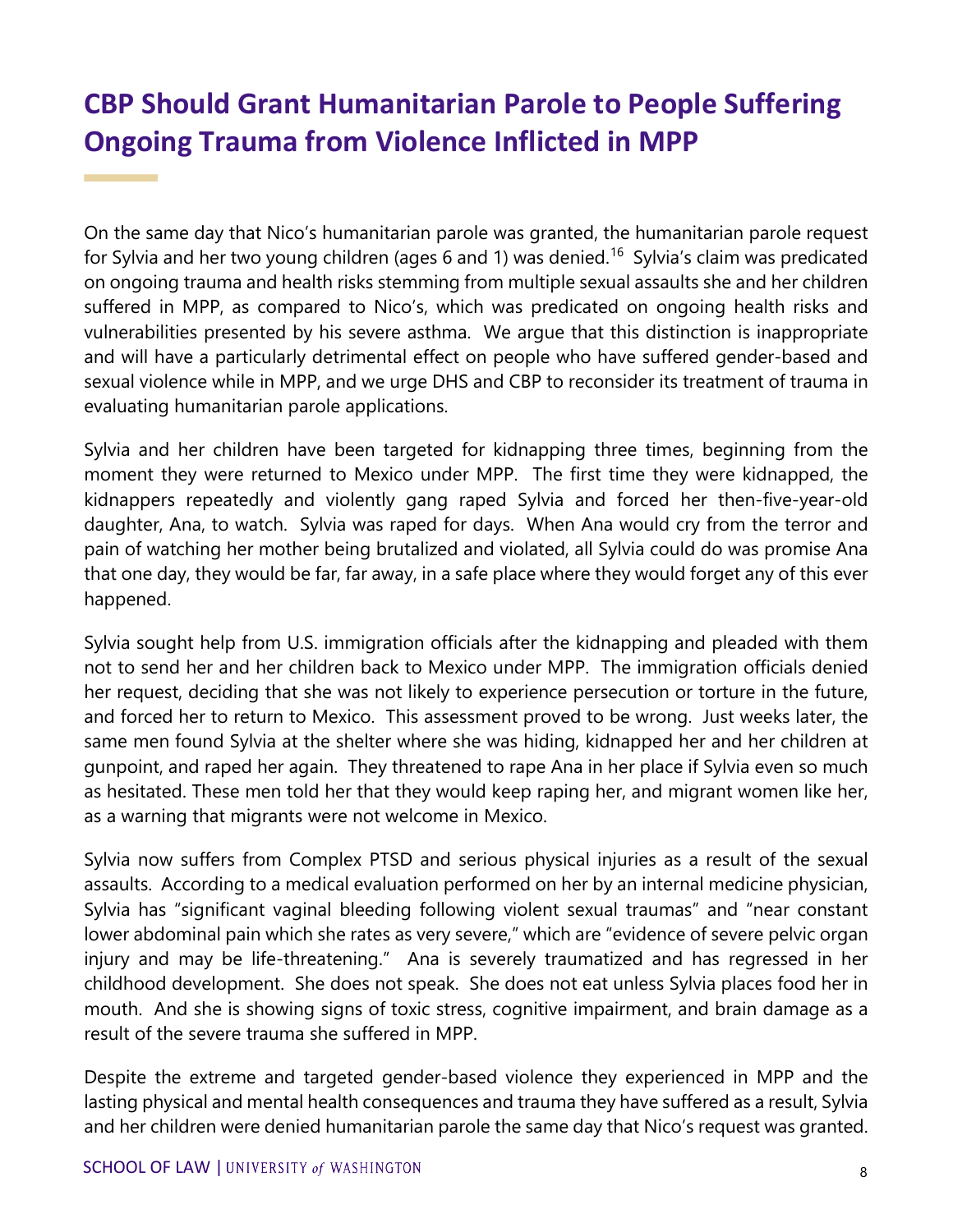Humanitarian parole may be granted or denied in the sole discretion of CBP officials, and here, that discretion was inappropriately withheld. The denial of Sylvia's humanitarian parole application betrays a devaluation of, and lack of concern for, gender-based violence, sexual assault and the mental, emotional, and physical trauma that follows. Subordinating trauma and psychological concerns—which often (and in Sylvia's case, do) present harm and risks to physical health as well—will disproportionately delay the release of women and victims of sexual violence from MPP. Many times, trauma (and physical symptoms secondary to trauma) are the most [significant harms](https://www.rainn.org/effects-sexual-violence) and lasting consequences to survivors of sexual assault. The Biden Administration should direct CBP to recognize this trauma as a valid basis for granting humanitarian parole and to more broadly exercise its discretion to extend humanitarian relief to those, like Sylvia, who continue to suffer from it.

Without humanitarian parole, Sylvia and her children are left to wait in MPP until their "turn" comes up on the online system, which will likely take months. Every additional day that Sylvia and her children spend in the persistently traumatizing environment of MPP is a day that their health will continue to deteriorate, and according to the doctors who evaluated them, this delay will likely foreshorten their lives. For Sylvia and her children, every day in MPP matters.

#### **Conclusion**

The Biden Administration has the authority to release vulnerable people from the legal limbo that is MPP, to allow them to pursue their asylum claims safely and fairly from within the United States. The current steps that the Administration has taken are not enough. The Administration should rapidly expand its use of humanitarian parole to admit people into the United States. There remain a large number of particularly vulnerable people in MPP, including those with mental or physical health issues, families with small children, LGBTQ individuals, indigenous and non-Spanish speaking individuals, and families separated by virtue of MPP. The immediate and prompt release of people from MPP is necessary to restore humanity, dignity, and due process to our immigration and asylum system.

<span id="page-8-0"></span>The authors are grateful to the University of Washington Center for Human Rights, the University of Washington School of Law Immigration Clinic, the ACLU, Together & Free, Juntos Servimos, Every.Last.One, and the Rochester Human Rights Initiative at the University of Rochester Medical Center for their invaluable insights, research, service to these clients, and contributions to this project, and to our clients at the Shelter for entrusting us with their stories.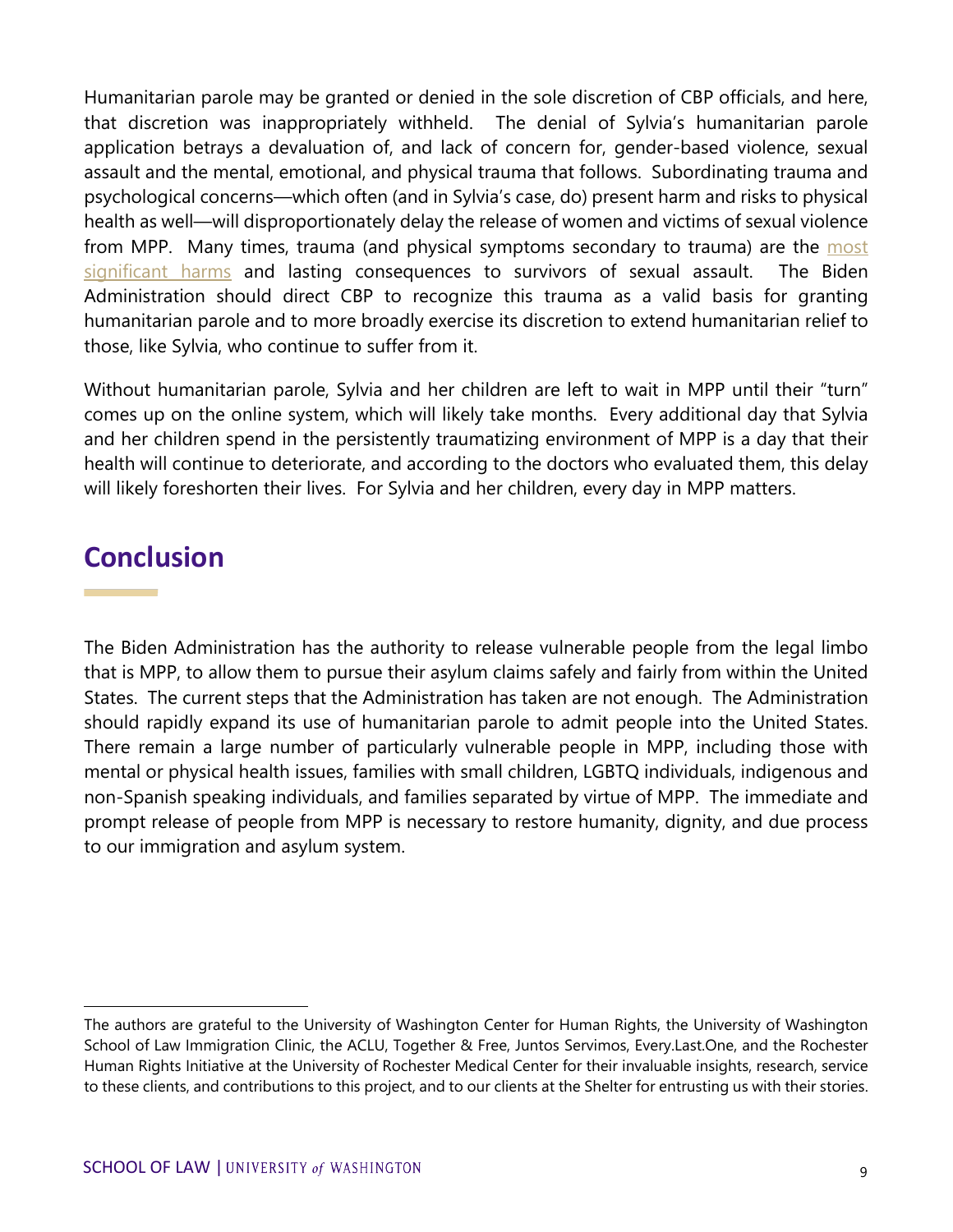$1$  Some examples include, but are not limited to, Zero Tolerance and Family Separation. In the summer of 2018, the Department of Justice and Department of Homeland Security adopted a "Zero Tolerance" policy targeting parents and their children who entered the U.S. without inspection, resulting in the forced separation of thousands of families at the southern border. Michael D. Shear et al., *'We Need to Take Away Children,' No Matter How Young, Justice Dept. Officials Said*, NEW YORK TIMES, Oct. 6, 2020, [https://www.nytimes.com/2020/10/06/us/politics/family](https://www.nytimes.com/2020/10/06/us/politics/family-separation-border-immigration-jeff-sessions-rod-rosenstein.html)[separation-border-immigration-jeff-sessions-rod-rosenstein.html.](https://www.nytimes.com/2020/10/06/us/politics/family-separation-border-immigration-jeff-sessions-rod-rosenstein.html) President Biden is [creating a task force](https://www.whitehouse.gov/briefing-room/presidential-actions/2021/02/02/executive-order-the-establishment-of-interagency-task-force-on-the-reunification-of-families/) to address ongoing issues related to Family Separation. Another policy that has virtually eliminated the possibility of seeking asylum at the southern border, and that remains in effect, is the Centers for Disease Control ("CDC") Order (the "Title 42 Order") suspending the entry of certain persons during the COVID-19 pandemic. Since the Title 42 Order was originally issued in March 2020, over 200,000 asylum seekers have been summarily expelled into Mexico without being afforded an opportunity to seek asylum, to which they are generally entitled under U.S. law. *See* U.S. DEPT. OF HEALTH AND HUMAN SERVICES & CENTERS FOR DISEASE CONTROL AND PREVENTION, *Order Suspending the Right to Introduce Certain Persons from Countries Where a Quarantinable Communicable Disease Exists*, [https://www.cdc.gov/coronavirus/downloads/10.13.2020-CDC-Order-Prohibiting-Introduction-of-Persons-FINAL-](https://www.cdc.gov/coronavirus/downloads/10.13.2020-CDC-Order-Prohibiting-Introduction-of-Persons-FINAL-ALL-CLEAR-encrypted.pdf)[ALL-CLEAR-encrypted.pdf;](https://www.cdc.gov/coronavirus/downloads/10.13.2020-CDC-Order-Prohibiting-Introduction-of-Persons-FINAL-ALL-CLEAR-encrypted.pdf) U.S. CUSTOMS AND BORDER PROTECTION, *FY 2020 Nationwide Enforcement Encounters: Title 8 Enforcement Actions and Title 42 Expulsions*, Nov. 20, 2020 [https://www.cbp.gov/newsroom/stats/cbp](https://www.cbp.gov/newsroom/stats/cbp-enforcement-statistics/title-8-and-title-42-statistics-fy2020)[enforcement-statistics/title-8-and-title-42-statistics-fy2020.](https://www.cbp.gov/newsroom/stats/cbp-enforcement-statistics/title-8-and-title-42-statistics-fy2020) One of our clients (not otherwise discussed in this report) was expelled into Mexico pursuant to Title 42, and was then kidnapped and held for a month, during which time she was repeatedly brutalized, beaten, and raped.

<span id="page-9-0"></span> $2$  MPP has been, and continues to be, the subject of federal litigation at all levels of the federal courts, including before the U.S. Supreme Court. Federal courts that have evaluated MPP to date have found MPP to be likely unlawful on its face and unlawful as applied to individuals and groups. *See, e.g.*, *Wolf v. Innovation Law Lab*, Docket No. 19- 1212, cert granted (2020); *Innovation Law Lab v. Wolf*, 951 F.3d 1073 (9th Cir. 2020), cert granted, 2020 WL 6121563 (Oct. 19, 2020); *Nora v. Wolf*, Case No. 20-cv-0993 (ABJ) (D.D.C.); *Doe v. Wolf*, Case No. 19-cv-2119-DMS (AGS) (S.D. Cal.); *Turcios v. Wolf*, Case No. 1:20-cv-00093 (S.D. Tex.); *Bollat Vasquez v. Wolf*, 460 F. Supp. 3d (D. Mass. 2020).

<span id="page-9-1"></span><sup>3</sup> Most of the rest are from Cuba, Ecuador, and Venezuela. Stephanie Leutert & Savitri Arvey, Strauss Center for International Security and Law, University of Texas at Austin, *Migrant Protection Protocols Update: December* 2020, at 3 (Dec. 3, 2020), [https://www.strausscenter.org/publications/migrant-protection-protocols-update-december-](https://www.strausscenter.org/publications/migrant-protection-protocols-update-december-2020/)[2020/.](https://www.strausscenter.org/publications/migrant-protection-protocols-update-december-2020/)

<span id="page-9-2"></span><sup>4</sup> Human Rights Watch, *US: Investigate 'Remain in Mexico' Program*, June 2, 2020, https://www.hrw.org/news/2020/06/02/us-investigate-remain-mexico-program ("Asylum seekers gave Human Rights Watch consistent accounts of being kidnapped from bus terminals, taxis, and even outside or within Mexican immigration offices near US ports of entry. They said that kidnappers made knowing reference to the fact that they were 'migrants,' 'refugees,' or 'foreigners' and referred to them by their country of origin or asked where they were from.").

<span id="page-9-3"></span>*<sup>5</sup>* HUMAN RIGHTS WATCH, *"Like I'm Drowning" Children and Families Sent to Harm by the US 'Remain in Mexico' Program*, at 62, 65, Jan. 2021, [https://www.hrw.org/sites/default/files/media\\_2021/01/mexico0121\\_web.pdf.](https://www.hrw.org/sites/default/files/media_2021/01/mexico0121_web.pdf)

<span id="page-9-4"></span><sup>6</sup> *See, e.g.*, *id*. at 2 (Mexican immigration officials extorted migrants). *See also Xochihua-Jaimes v. Barr*, 962 F.3d 1175, 1184 (9th Cir. 2020) ("The available country conditions evidence demonstrates that violent crime traceable to drug cartels remains high despite the Mexican government's efforts to quell it…. Furthermore, notwithstanding the superior efforts of the Mexican government at a national level, corruption at state and local levels 'continues to be a problem.' Many police officers are 'involved in kidnapping, extortion or providing protection for, or acting directly on behalf of, organized crime and drug traffickers,' which leads to the 'continued reluctance of many victims to file complaints.'" (quoting *Madrigal v. Holder*, 716 F.3d 499 (9th Cir. 2013) in granting petitioner relief under CAT).

<span id="page-9-5"></span> $<sup>7</sup>$  The name and identifying details of the Shelter and its residents are being withheld due to privacy and security</sup> concerns. Additional information is on file with the authors.